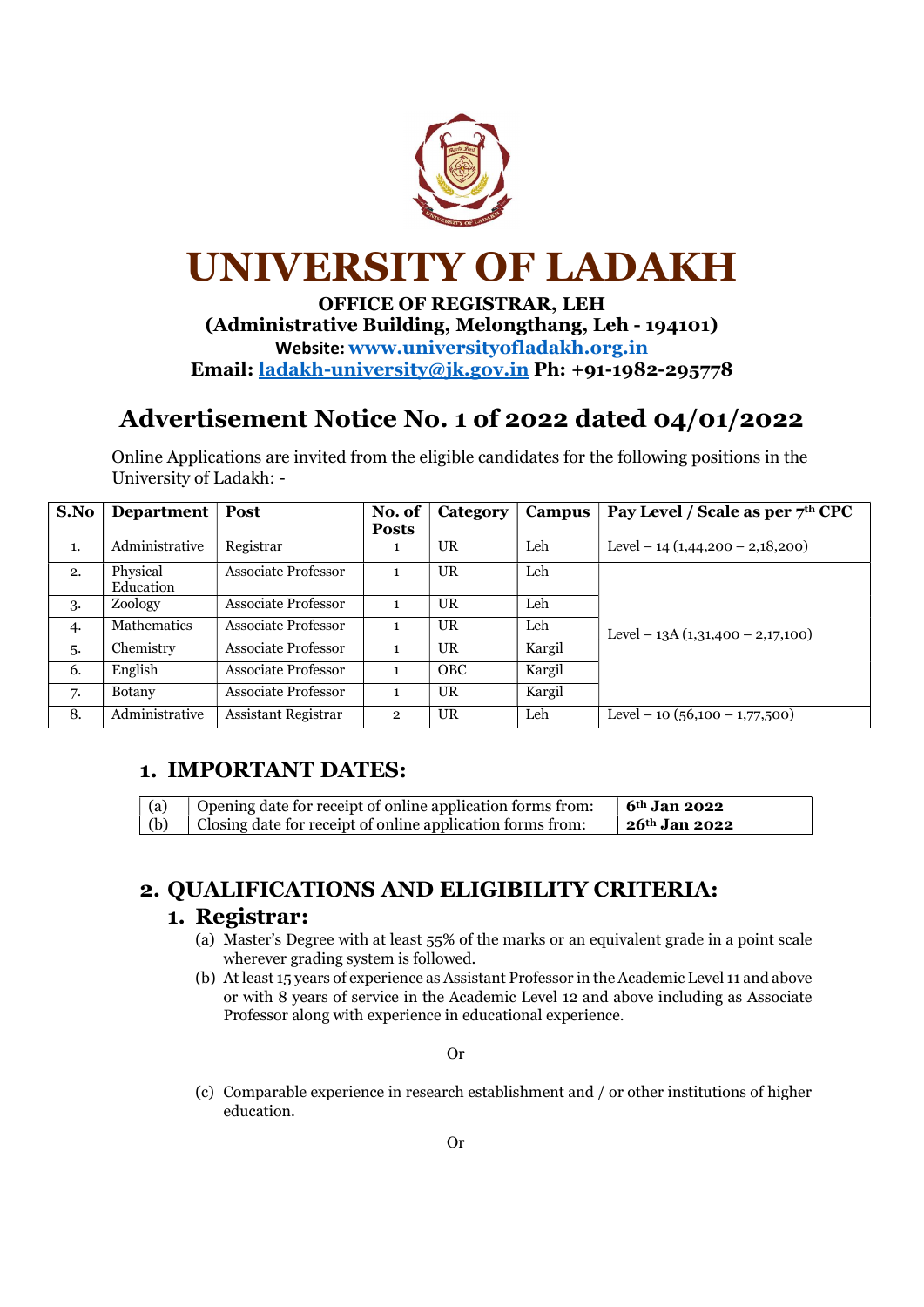(d) 15 years of administrative experience of which 8 years shall be as Deputy Registrar or an equivalent post.

## 2. Associate Professor:

- (a) A good academic record with a Ph.D in the concerned/allied/relevant disciplines.
- (b) Master's Degree with at least 55% of the marks or an equivalent grade in a point scale wherever grading system is followed.
- (c) A minimum of eight years of experience of teaching and/or research in an academic/ research position equivalent to that of Assistant Professor in a University, College or Accredited Researcher Institution/industry with a minimum of seven publications in the peer-reviewed or UGC-listed journals and a total research score Seventy-Five (75) as per the criteria given in Appendix.

## 3. Assistant Registrar:

(a) Master's Degree with at least 55% of the marks or an equivalent grade in a point scale wherever grading system is followed.

## Selection Procedure:

- 1. Only screened-in applicants will be called for a written test/Interview as the case may be. No interim correspondence what so ever will be entertained from candidates regarding conduct and result of interview and reasons for not being called for interview.
- 2. Short Listed candidates for written test/interview and finally selected candidates only will be informed individually via email correspondence on their registered email apart from uploading the list of shortlisted/selected candidates on the university website.

## Application Fees:

 The applicants are required to pay a non-refundable application fee of Rs. 1000/- (Rupees One thousand Only) all the above posts and Rs. 500/-(Rupees Five Hundred only) for SC/ST/PwD during the process of filling up of online application.

## General Instructions:

- 1. No TA/DA shall be paid to the candidates for attending the written test/interview.
- 2. Candidates are advised to fill their correct and active email addresses in the online application as all the correspondence will be made by the University through email only. Test/Interview schedule will be communicated through the email id in due course to the candidates on their registered email.
- 3. The candidates applying for the post should ensure that they fulfil all the eligibility conditions for the post. Their admission to any stage of the selection process will be purely provisional subject to confirmation that they satisfy the prescribed eligibility conditions. Mere issue of registration certificate/call letter to the candidate will not imply that his/her candidature has been found eligible.
- 4. All the details furnished in the online application will be treated as final and no changes shall be entertained. The responsibility of entries in the application form lies with the applicant. Persons employed in Government/Semi Government Organizations/ Autonomous Bodies should process their application through proper channel and submit NOC with vigilance clearance.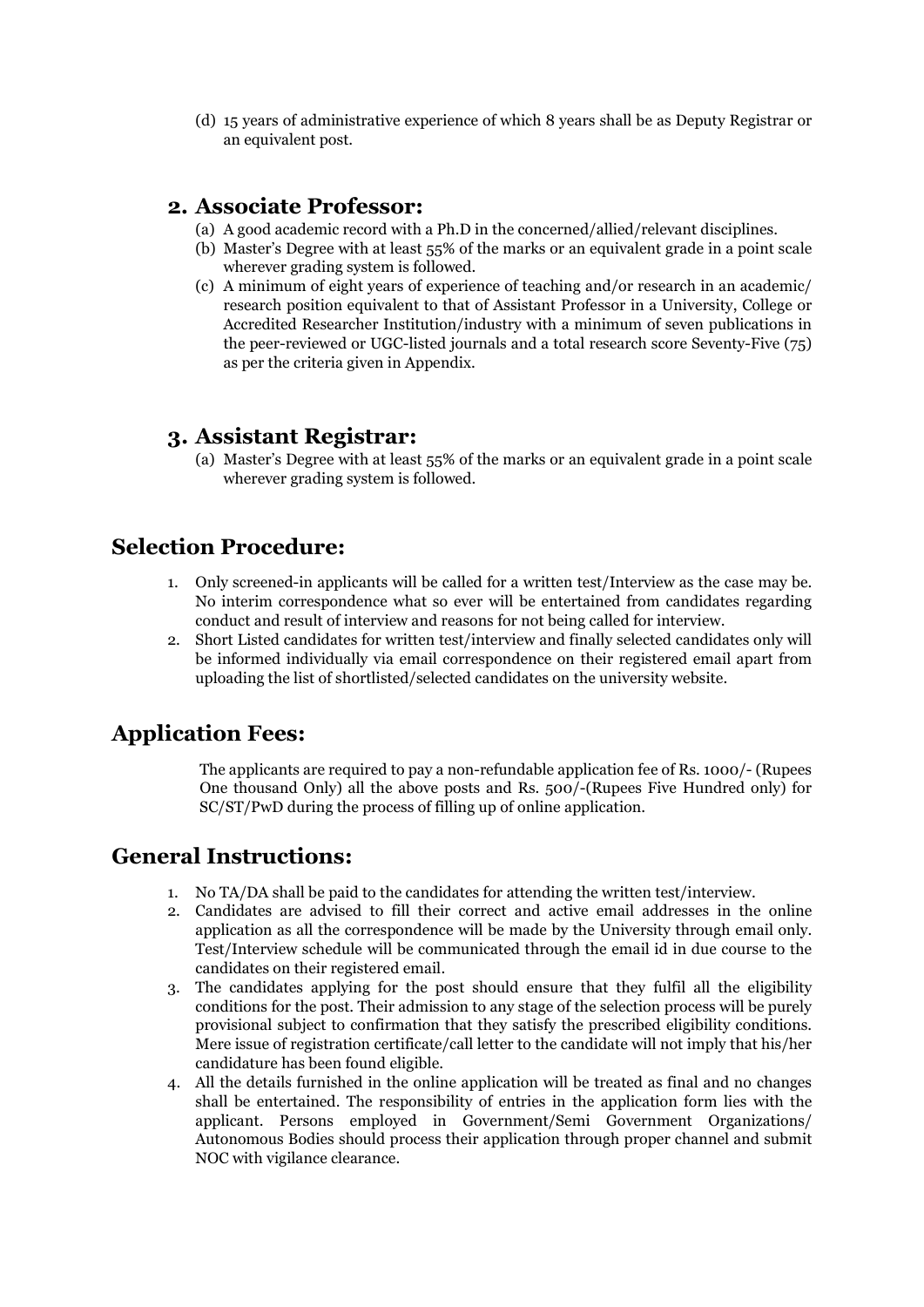- 5. Age relaxation will be given for SC/ST/OBC(NC)/Persons with Disabilities (PWD)/Ex-Servicemen, Central Government employees as per Government of India norms. Candidates claiming age relaxation should submit their self-attested copy of relevant certificate issued by competent authority as per Government of India norms along with the application form in support of their claim.
- 6. Eligibility of candidate with regard to age, qualification & experience shall be calculated/ considered with reference to last date of the online application as per criteria specified in the advertisement.
- 7. All the appointees including in-service candidates shall be governed by the New Pension Scheme (NPS) introduced by the Government of India.
- 8. Candidates are advised to attach a duly signed list of enclosures with the application form.
- 9. Any subsequent amendments/modifications etc. on this matter will be notified in the university website only which may be referred to by the interested candidates regularly. Issuance of amendments/modifications in the newspapers is not obligatory on the part of the university.
- 10. Minimum requirement of experience can be relaxed by the Selection Committee in respect of exceptional qualified candidates, having experiences in reputed institutes and having very good credentials.
- 11. In case the last date fixed for receipt of applications is declared a holiday, next working day shall be deemed to be the last date for receiving the applications.

 $Sd/-$ 

#### Assistant Registrar

No. Registrar/UOL/Leh/Recruitment-NT-T/33/21

Dated: 04/01/2022

#### Copy to:

- 1. Secretary to Government, Higher Education Department, UT Administration of Ladakh.
- 2. DAA/Controller of Examination, University of Ladakh for information.
- 3. Director, University Campus Taru, Leh for information.
- 4. Director, University Campus Khumbuthang, Kargil for information
- 5. Director Doordarshan Kendra, Leh with the request to give wide publicity to the advertisement.
- 6. Assistant Director Information, Leh/Kargil with the request to give wide publicity to the advertisement.
- 7. OSD to Lieutenant Governor, Union Territory of Ladakh for information of Hon'ble Lieutenant Governor (Chancellor of the University of Ladakh)
- 8. Private Secretary to the Vice Chancellor for information of the Hon'ble Vice Chancellor, University of Ladakh.